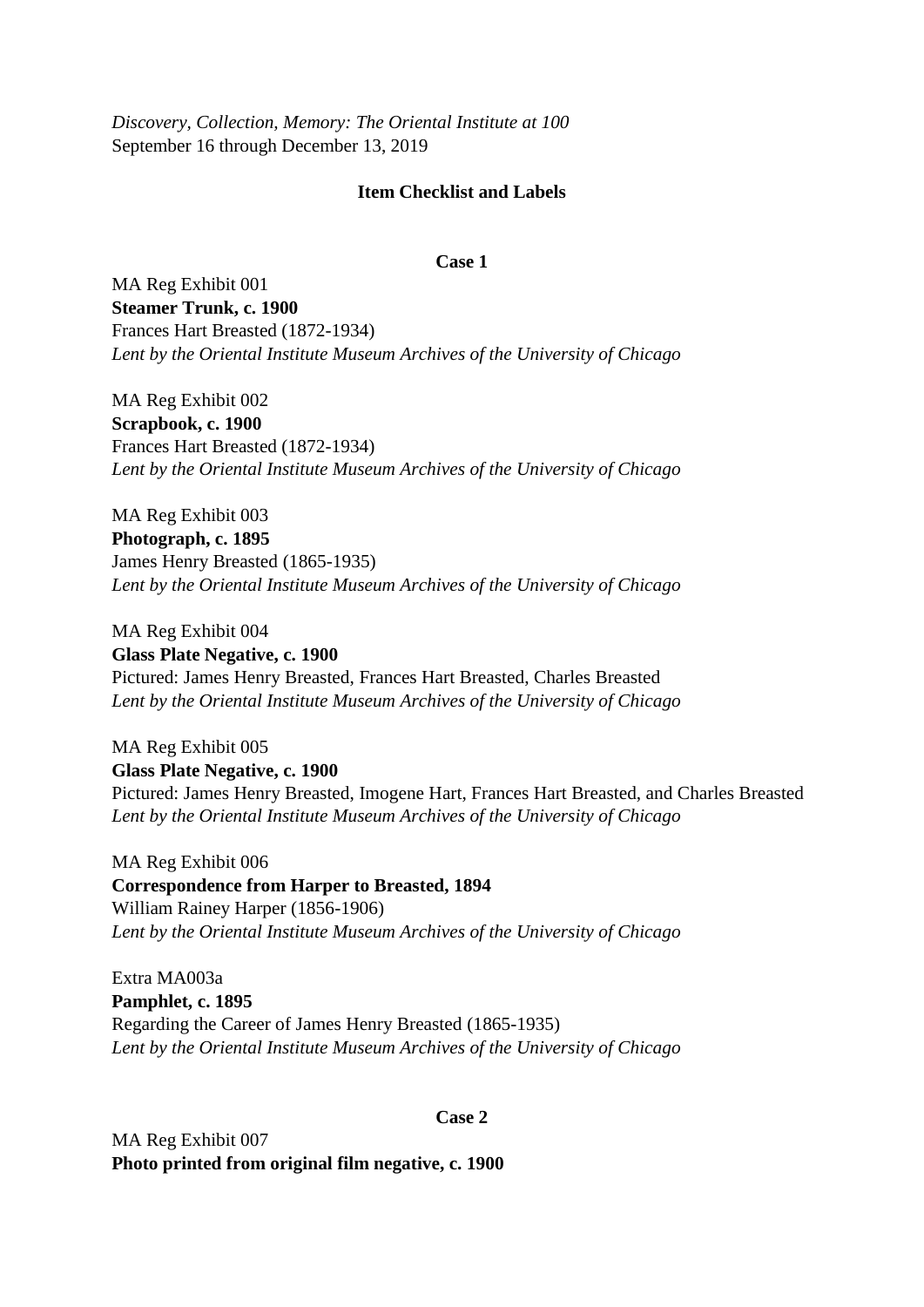Haskell Oriental Museum, Egyptian Gallery *Print courtesy of the Oriental Institute Museum Archives of the University of Chicago*

MA Reg Exhibit 008 **Photo printed from original film negative, c. 1900** Haskell Oriental Museum, Galleries *Print courtesy of the Oriental Institute Museum Archives of the University of Chicago*

MA Reg Exhibit 009 **Museum Object Register, c. 1895**  *Lent by the Oriental Institute Museum Archives of the University of Chicago*

MA Reg Exhibit 010 **Museum Object Register, c. 1895** *Lent by the Oriental Institute Museum Archives of the University of Chicago*

### **Case 3**

MA Reg Exhibit 011 and 011a **Travel Journals**  James Henry Breasted (1865-1935) *Lent by the Oriental Institute Museum Archives of the University of Chicago* These journals were written during the 1905-1907 seasons of Breasted's fieldwork in Southern Egypt.

MA Reg Exhibit 012 *Egypt: Through the Stereoscope* James Henry Breasted (1865-1935) New York: Underwood & Underwood, 1905 *Lent by the Oriental Institute Museum Archives of the University of Chicago* Includes map and stereoscopic images

MA Reg Exhibit 013 **Monarch Stereoscopic Viewer** Manufactured by the Keystone View Company, patented c. 1904 *Lent by the Oriental Institute Museum Archives of the University of Chicago*

MA Reg Exhibit 014 **Photograph, January 1906** Friedrich Koch Photographer Breasted at Egypt: Abu Simbel N. 1448/P. 2385 *Print courtesy of the Oriental Institute Museum Archives of the University of Chicago*

MA Reg Exhibit 014a **Photograph, 1906**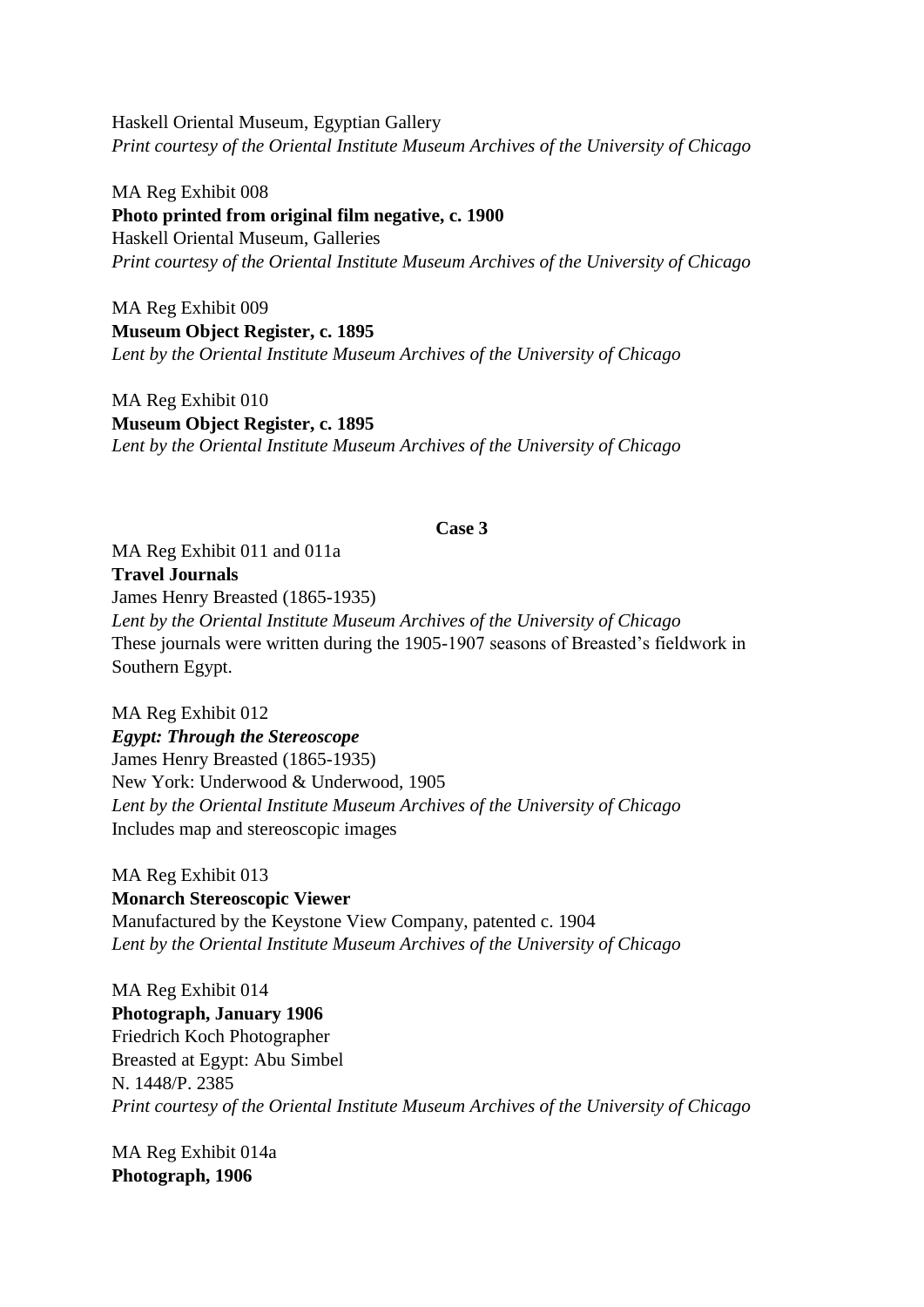Breasteds at the Temple of Amada *Print courtesy of the Oriental Institute Museum Archives of the University of Chicago*

MA Reg Exhibit 014b **Photograph, 1906** Breasted and Gardiner on Camels *Lent by the Oriental Institute Museum Archives of the University of Chicago*

## **Case 4**

MA Reg Exhibit 017 **Breasted Plan for the OI, February 1919 (Facsimile)**  James Henry Breasted (1865-1935) to John D. Rockefeller, Jr. (1874-1960) *Lent by the Oriental Institute Museum Archives of the University of Chicago*

MA Reg Exhibit 018 **Photograph, undated** James Henry Breasted *Print courtesy of the Oriental Institute Museum Archives of the University of Chicago*

MA Reg Exhibit 019

**Photograph, c. 1919**

Photographer John Paul Goode (1862-1932) *Print courtesy of the Oriental Institute Museum Archives of the University of Chicago* The University of Chicago campus, view from the Midway Plaisance

MA Reg Exhibit no # **Photograph, June 5, 1916** *Print courtesy of the Oriental Institute Museum Archives of the University of Chicago SCRC Archival Photographic Collection, apf1-07194* University President Harry Pratt Judson (1865-1935) and John D. Rockefeller, Jr. (1874- 1960) at a lunch celebrating the University of Chicago's quarter-centennial

## **Case 5**

MA Reg Exhibit 020 **Correspondence, August 20, 1919** James Henry Breasted (1865-1935) to Frances Hart Breasted (1872-1934) and family *Lent by the Oriental Institute Museum Archives of the University of Chicago*

MA Reg Exhibit 021

## **Photograph created from the original negative, February 19, 1920** P. 6953/N. 3393

*Print courtesy of the Oriental Institute Museum Archives of the University of Chicago* Participants of the University of Chicago Expedition on board the ship *City of Benares* in the Suez Canal bound for Bombay. From left to right: James Henry Breasted (1865-1935),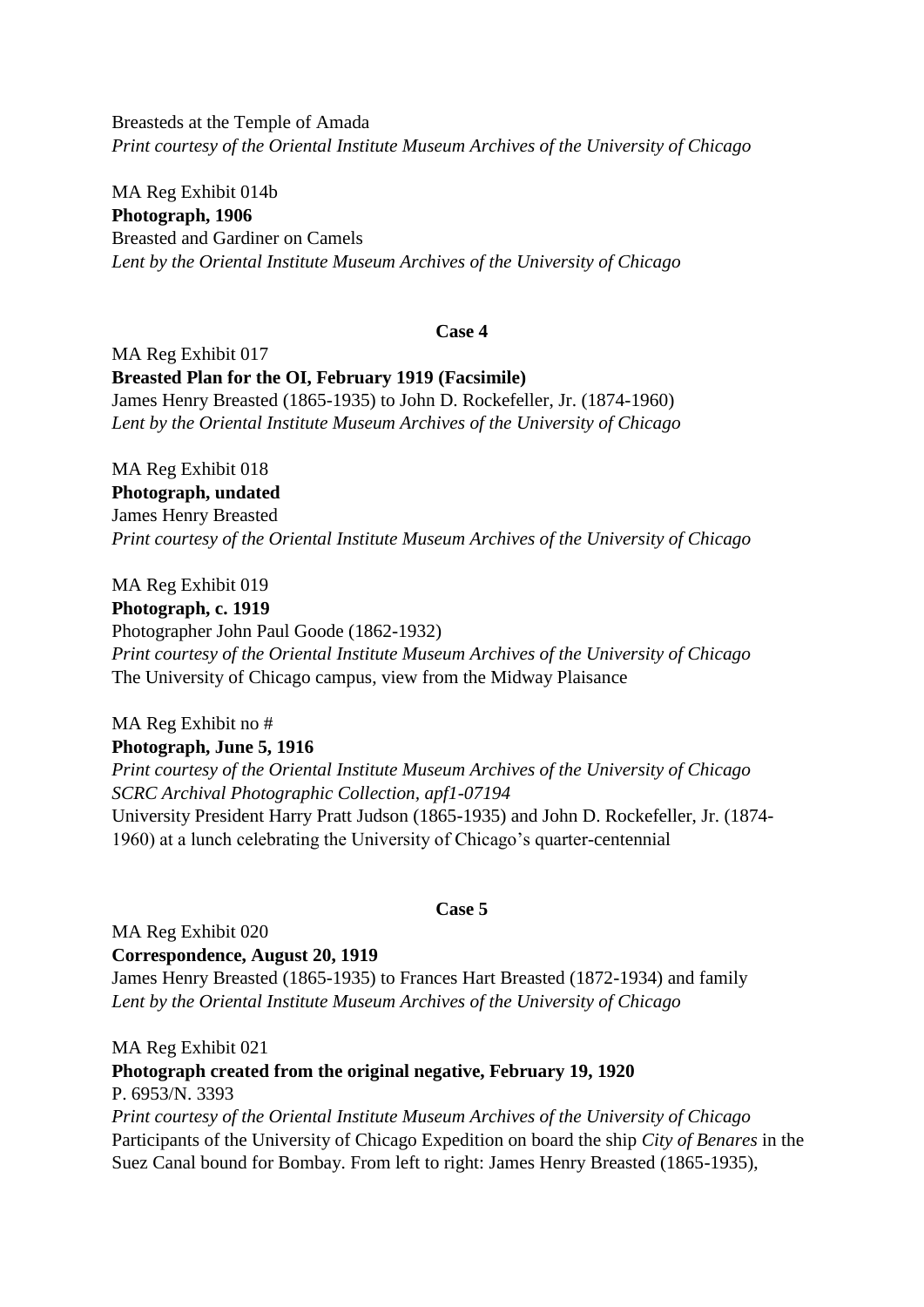Daniel David Luckenbill (1881-1927), William Shelton (1875-1959), William Edgerton (1893-1970), and Ludlow Bull (1886-1954).

MA Reg Exhibit 022 **RB Cycle Graphic Camera** Manufactured by Folmer & Schwing Manufacturing Co., New York, ca. 1910 *Lent by the Oriental Institute Museum Archives of the University of Chicago*

MA Reg Exhibit 023 **Aerial Photograph, January 1920** Photograph created from the original negative P. 7797/N. 4191 *Print courtesy of the Oriental Institute Museum Archives of the University of Chicago* This is a photograph of the pyramids at Abu Sir taken by James Henry Breasted from an open-cockpit plane using a bellows camera.

MA Reg Exhibit 024

**Map of 1919-20 Expedition, (Facsimile)**

*Print courtesy of the Oriental Institute Museum Archives of the University of Chicago* The red line charts the course of the expedition.

## **Case 6**

MA Reg Exhibit 025

**Image of the groundbreaking at the OI, 1930** *Print courtesy of the Oriental Institute Museum Archives of the University of Chicago SCRC Archival Photographic Collection, apf2-05471* University President Robert Maynard Hutchins (1899-1977) is pictured center left, and James Henry Breasted (1865-1935) uses a shovel to break ground.

MA Reg Exhibit 026 **Image of the Oriental Institute building viewed from the Northwest, c. 1932** P. 18730/N. 10872 *Lent by the Oriental Institute Museum Archives of the University of Chicago*

MA Reg Exhibit 027

**Image of the front entrance of the OI, c. 1931** 

*Lent by the Oriental Institute Museum Archives of the University of Chicago* OI entrance with view of the Tympanum panel, designed by Ulric Ellerhusen

MA Reg Exhibit 028 **Photo Album, c. 1931** *Lent by the Oriental Institute Museum Archives of the University of Chicago* Photographs of the Oriental Institute in 1931 when its galleries opened

MA Reg Exhibit 029 *Handbook and Museum Guide*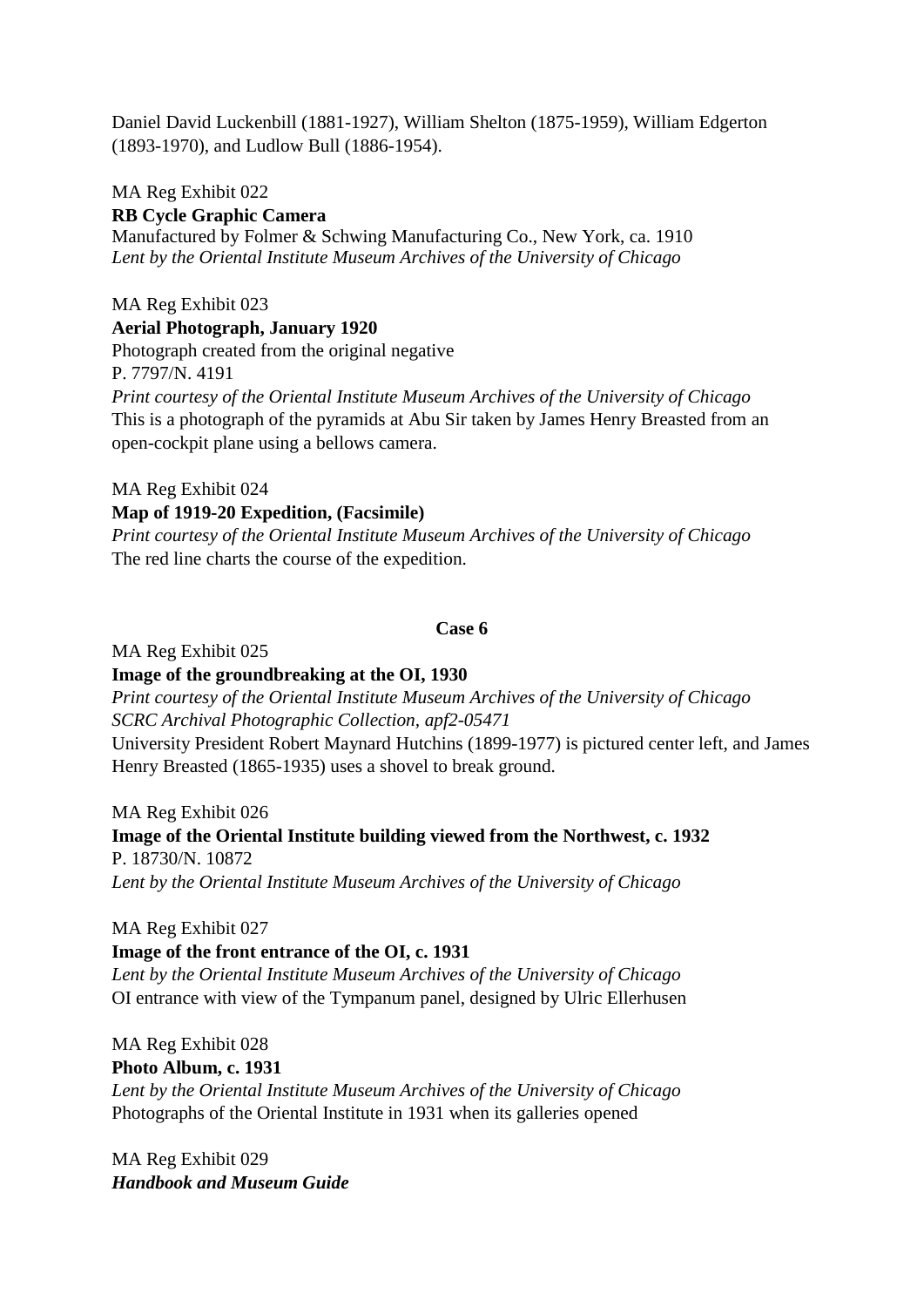Chicago: University of Chicago Press, 1941 *Lent by the Oriental Institute Museum Archives of the University of Chicago*

MA Reg Exhibit 030 **Invitation to the OI groundbreaking, 1930** *Lent by the Oriental Institute Museum Archives of the University of Chicago*

MA Reg Exhibit No# (addition) **Photograph, September 3, 1930** *Lent by the Oriental Institute Museum Archives of the University of Chicago* Building site of the OI

Films: MA Reg Exhibit 031 Archival Footage of the Oriental Institute Groundbreaking Ceremony Day-to-Day Activities of the Oriental Institute in 1938

## **Case 7**

MA Reg Exhibit 034, 36-37 **Photographs, c. 1930**

*Prints courtesy of the Oriental Institute Museum Archives of the University of Chicago* Images of the excavation of the Winged Bull Man and image of the Winged Bull being loaded into the OI through the wall of the museum gallery

#### MA Reg Exhibit 035

## **Correspondence, May 3, 1929**

*Lent by the Oriental Institute Museum Archives of the University of Chicago* This is correspondence from Edward Chiera (1885-1933) reporting that the Winged Bull Man has been acquired by the OI. "We have received our Bull."

MA Reg Exhibit 038 **Invoice, October 16, 1927** *Lent by the Oriental Institute Museum Archives of the University of Chicago* Merchandise order for the Winged Bull Man, Baghdad

MA Reg Exhibit 033 **Telegram, April 28, 1929** *Lent by the Oriental Institute Museum Archives of the University of Chicago* Edward Chiera to James Henry Breasted at the OI, "Bull received"

MA Reg Exhibit no # (addition) **Telegram, April 30, 1929** *Lent by the Oriental Institute Museum Archives of the University of Chicago* Edward Chiera to James Henry Breasted at the OI, "Shipping arranged"

MA Reg Exhibit no # (addition)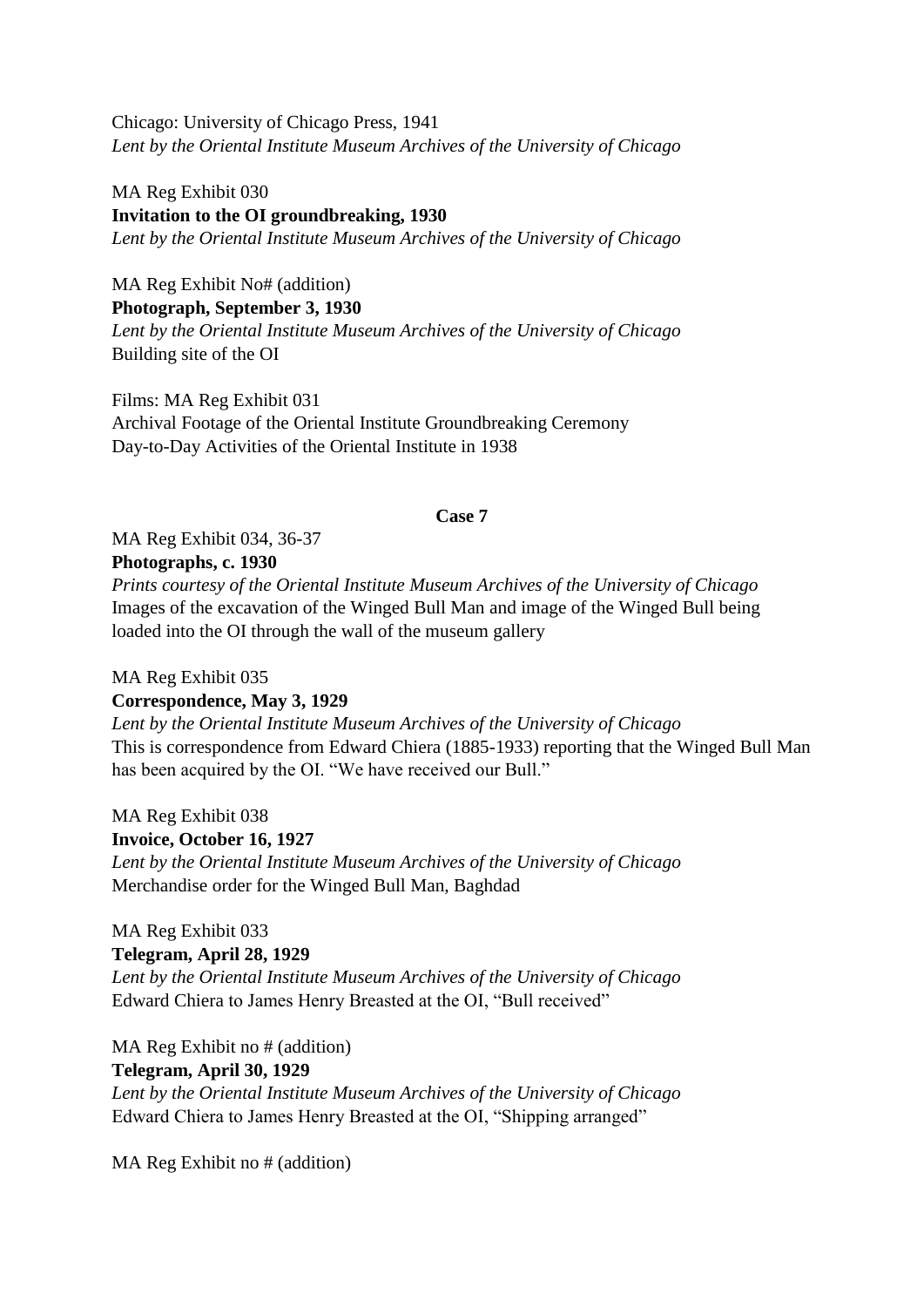## **Press Clipping, Saturday, December 5, 1931**

Consolidated Press Bureaus *Lent by the Oriental Institute Museum Archives of the University of Chicago* A summary of the Winged Bull man's Journey to the OI

#### **Case 8**

MA Reg Exhibit 039-41 **Photographs** *Prints courtesy of the Oriental Institute Museum Archives of the University of Chicago* Tutankhamen statue before and during restoration at the Oriental Institute

MA Reg Exhibit 042 **Acquisition Document, c. 1933**  *Lent by the Oriental Institute Museum Archives of the University of Chicago* Tutankhamen fragments are listed

## **Case 9**

MA Reg Exhibit 044-48, 051-52

## **Photographs, c. 1938-41**

*Lent by the Oriental Institute Museum Archives of the University of Chicago* Images of the restoration and installation of the Colossal Bull Head in the OI

MA Reg Exhibit 050 **Telegram, May 6, 1939 Correspondence**

*Lent by the Oriental Institute Museum Archives of the University of Chicago* Telegram from Erich Schmidt to the OI reporting on the importance of maintaining the site of Persepolis for archaeology, accompanied by two pages of correspondence that decode the telegram

MA Reg Exhibit 048 **Letter, April 3, 1936** *Lent by the Oriental Institute Museum Archives of the University of Chicago* Letter from OI Director John A. Wilson to Erich Schmidt confirming the arrival of the great bull and clarifying provenance details

## **Case 10**

**Sherd** Baked clay Turkey, Alishar Huyuk Iron Age/Classical A65603 *Lent by the Oriental Institute of the University of Chicago*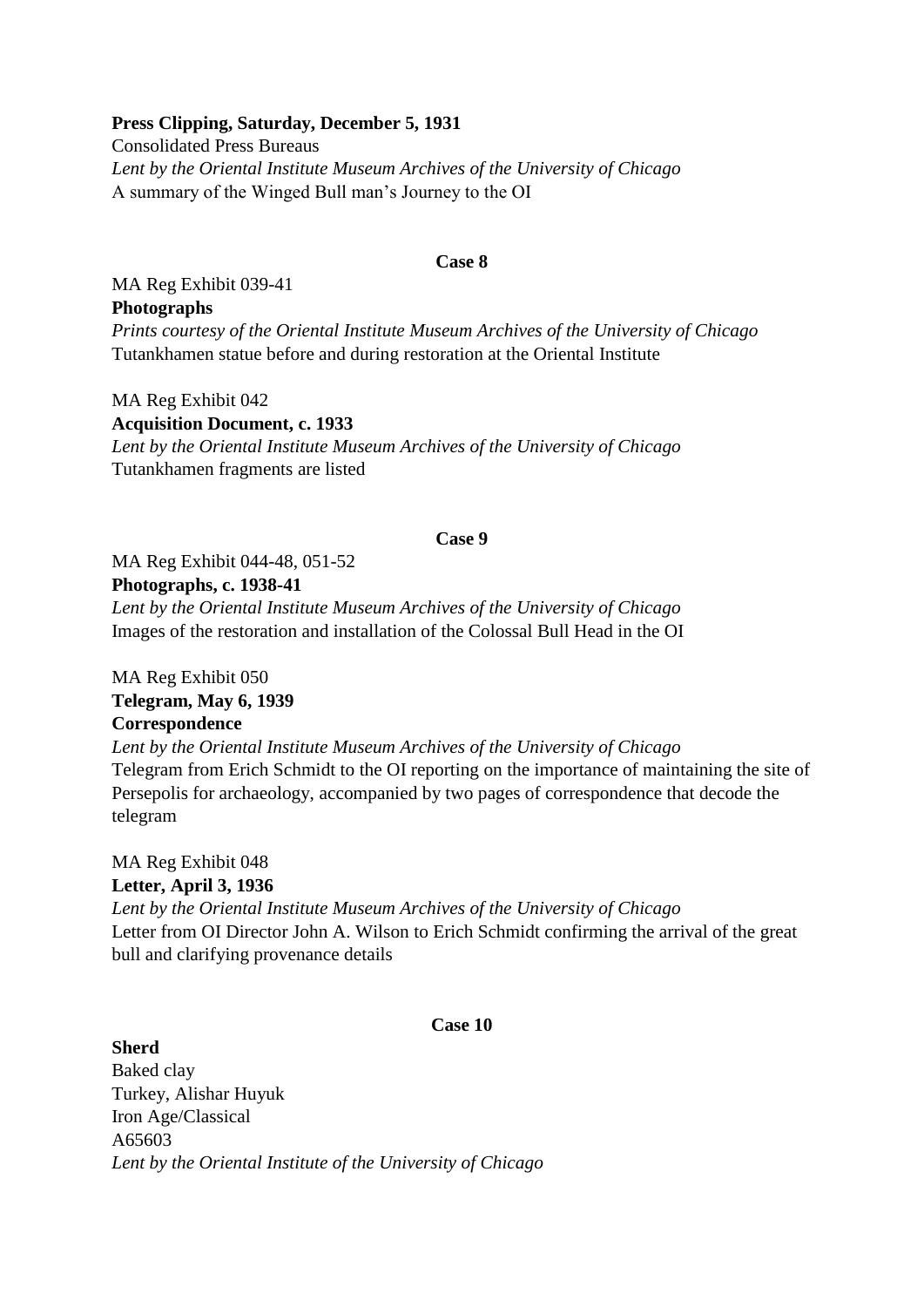Fragment of a vessel decorated with animal design

# **Clepsydra**

Baked clay Nubia (Egypt), Qustul, Tomb Q 684 IIA-B ID Meroitic (270 BC-400 AD) E22137 *Lent by the Oriental Institute of the University of Chicago*

Clepsydra are usually timekeeping devices based on the drainage of water through the many holes in the underside of the vessel.

# **Ushebti**

Faience (with modern restoration) Egypt, Medinet Habu Late Period, Dynasty 26 (664 BC-525 BC) E14094A-B *Lent by the Oriental Institute of the University of Chicago* A funerary figurine holding hoes and carrying a basket over the left shoulder. Ushbeti were intended to act as servant to the deceased in the afterlife. The inscription on the front connects this item to Princess Nitocris.

# **Figurine, Deity**

Copper alloy Israel, Megiddo Iron Age I (1200-1000 BC) Excavated by the Megiddo Expedition in 1935-39 A18331 *Lent by the Oriental Institute of the University of Chicago* Depiction of the god Resheph brandishing a club

# **Relief with Rosettes**

Stone Iraq, Khorsabad, Court VIII Neo-Assyrian, Sargon II (721-705 BC) A60981 *Lent by the Oriental Institute of the University of Chicago*

# **Statue**

Gypsum, shell, bitumen (with modern restoration) Iraq, Khafajeh, Sin Temple IX, Q 42:7 Early Dynastic II (2600-2400 BC) A12345 *Lent by the Oriental Institute of the University of Chicago*